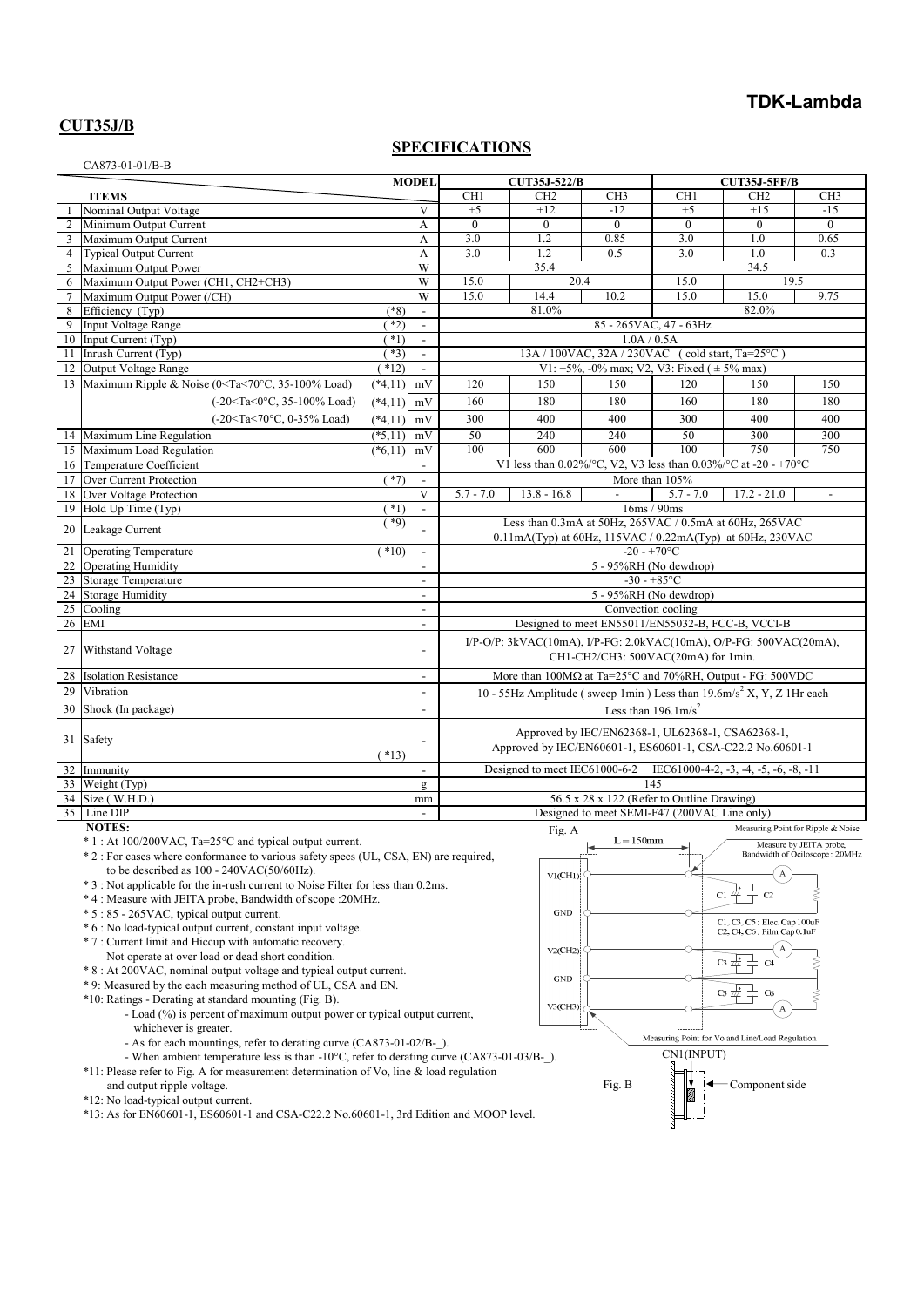### CA873-01-02/B

| *COOLING: CONVECTION COOLING |                  |                      |            |              |            |  |  |
|------------------------------|------------------|----------------------|------------|--------------|------------|--|--|
|                              | Ta $(^{\circ}C)$ | LOADING CONDITION(%) |            |              |            |  |  |
|                              |                  | Mounting A,C         | Mounting B | Mounting D.E | Mounting F |  |  |
|                              | $-20$            | 100                  | 100        | 100          | 100        |  |  |
|                              | 40               | 100                  | 100        | 100          | 100        |  |  |
|                              | 45               | 100                  | 100        | 100          | 90         |  |  |
|                              | 50               | 100                  | 100        | 90           | 80         |  |  |
|                              | 55               | 90                   | 100        | 80           | 70         |  |  |
|                              | 60               | 80                   | 90         | 70           | 60         |  |  |
|                              | 70               | 60                   | 70         | 50           | 40         |  |  |

### \*COOLING: CONVECTION COOLING



| (MOUNTING A)                                 | (MOUNTING B)                                      | (MOUNTING C)                   | (MOUNTING D)                 | (MOUNTING E)              | (MOUNTING F)                                 |
|----------------------------------------------|---------------------------------------------------|--------------------------------|------------------------------|---------------------------|----------------------------------------------|
| CN1(INPUT)<br>,,,,,,,,,,,,,,,,,,,,,,,,,,,,,, | <b>(STANDARD)</b><br>MOUNTING)<br>CN1(INPUT)<br>Ø | CN1(INPUT)<br>ᄇ<br>Ż<br>⊩<br>– | CN1(INPUT)<br>¶⊫∯<br>╠═╬═┈╌╛ | ਖ⊨<br>'–¶F}<br>CN1(INPUT) | ,,,,,,,,,,,,,,,,,,,,,,,,,,,,,,<br>CN1(INPUT) |
|                                              |                                                   |                                |                              |                           |                                              |

l,  $\frac{1}{2}$